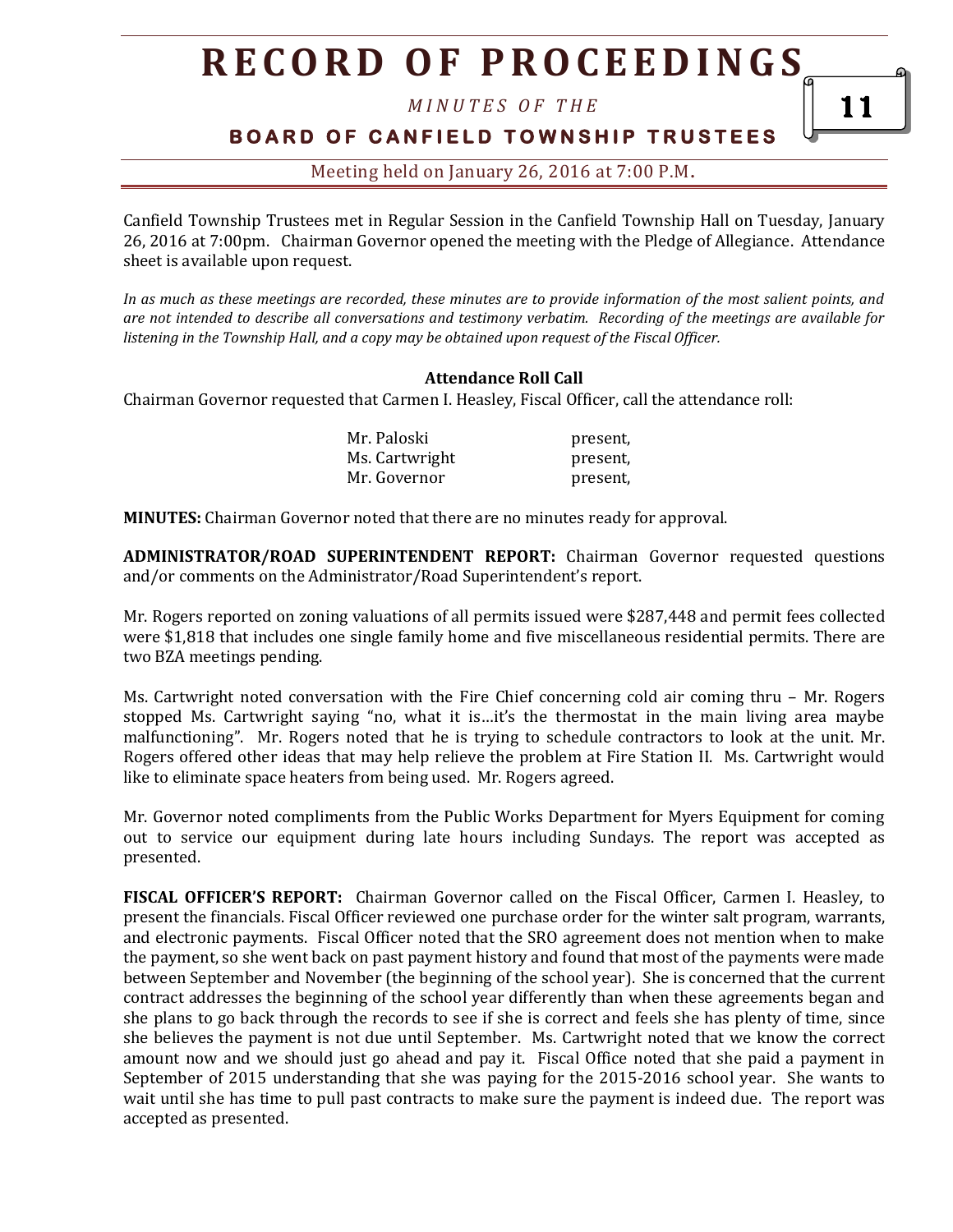# **R E C O R D OF P R O C E E D I N G S**

*M I N U T E S O F T H E* 

**BOARD OF CANFIELD TOWNSHIP TRUSTEES** 

Meeting held on January 26, 2016 at 7:00 P.M**.**

### **OLD BUSINESS**

Mr. Governor noted that the Board attended the ABC Water District meeting yesterday to be updated on plans to move forward in light of the recent Ohio Supreme Court case as it relates to regional districts implementing storm water management programs. The ABC Water District wants to know if the Township is still interested in moving forward. Ms. Cartwright noted that there has been a great investment of our time and money; feeling that we should move forward in light of the Ohio Supreme Court upholding the ORC and Water Districts being able to charge for its services. Mr. Governor and Mr. Paloski agreed. Mr. Governor requested that Mr. Rogers advise the ABC Water District Board of the Trustees' discussion.

Ms. Cartwright updated the Board regarding last Wednesday's Canfield City Council Meeting. The residents of the Timber Run area spoke at the meeting regarding the closing of the road between Stone Bridge and the Westbury Park Development. They're seeing increased traffic; the cars using the street… are causing additional wear and tear on the roads and potentially endangering their children. The residents attending the meeting wanted to voice their concerns and push for the road closing by putting the gate back up. There was discussion about an automatic gate opener. Its Ms. Cartwright's understanding that several council members may believe this is a solution, but they wanted the Fire Chief's opinion before taking any action. At the Cardinal Joint Fire District's Board meeting last evening, the Chief asked for the Boards direction on this. The gate discussion was brought up however, issues such as: who pays for it, maintains it, the need for a generator in case the power goes out and concern if the gate didn't functional properly as well as liability. The road is a critical infrastructure for safety for both areas. Ms. Cartwright quoted Ohio Fire Code (D107) that states the road is required for the safety of the residents. It is the opinion of the Fire Board that this road must remain open for the safety of the residents and it is the law. If the Council takes action contrary, the Township and the Fire District will need to look into legal options. Hopefully, the City Council will see that it is in the best interest of the general public to keep this road open.

Mr. Governor addressed the basement water issues. Mr. Rogers explained options that he believes may take care of our water problems; including adding flowerbed drainage at the front wall and replacing the basement windows with glass block, this may correct the problems with the south wall. Mr. Governor noted that Mr. Rogers is looking for Board direction to proceed. The drainage can be done in house and Mr. Rogers will need to contact companies for estimates for the glass block windows. Ms. Cartwright noted that she has no problem with doing this in house, but do we know for sure that this is the problem. Mr. Rogers noted that this is the general location where the water is coming from but cannot say for sure, but it is the most inexpensive way to find out if it is the problem.

Mr. Rogers was given the green light to begin getting estimates for a new phone system. The Zoning Board of Appeals overall cost and the \$400.00 per hearing charge were discussed with Mr. Rogers continuing to look into ways to reduce cost. All agreed to leave things as is for now.

### **NEW BUSINESS RESOLUTION 2016-01-26-24 Purchase Order**

Mr. Governor moved to approve purchase order PO #7-2016 to encumber funds of the Township in the amount of \$33,708.00. The Motion was seconded by Ms. Cartwright. Roll Call: Mr. Paloski, yes; Ms. Cartwright; yes; Mr. Governor, yes. Motion carried 3 to 0.

12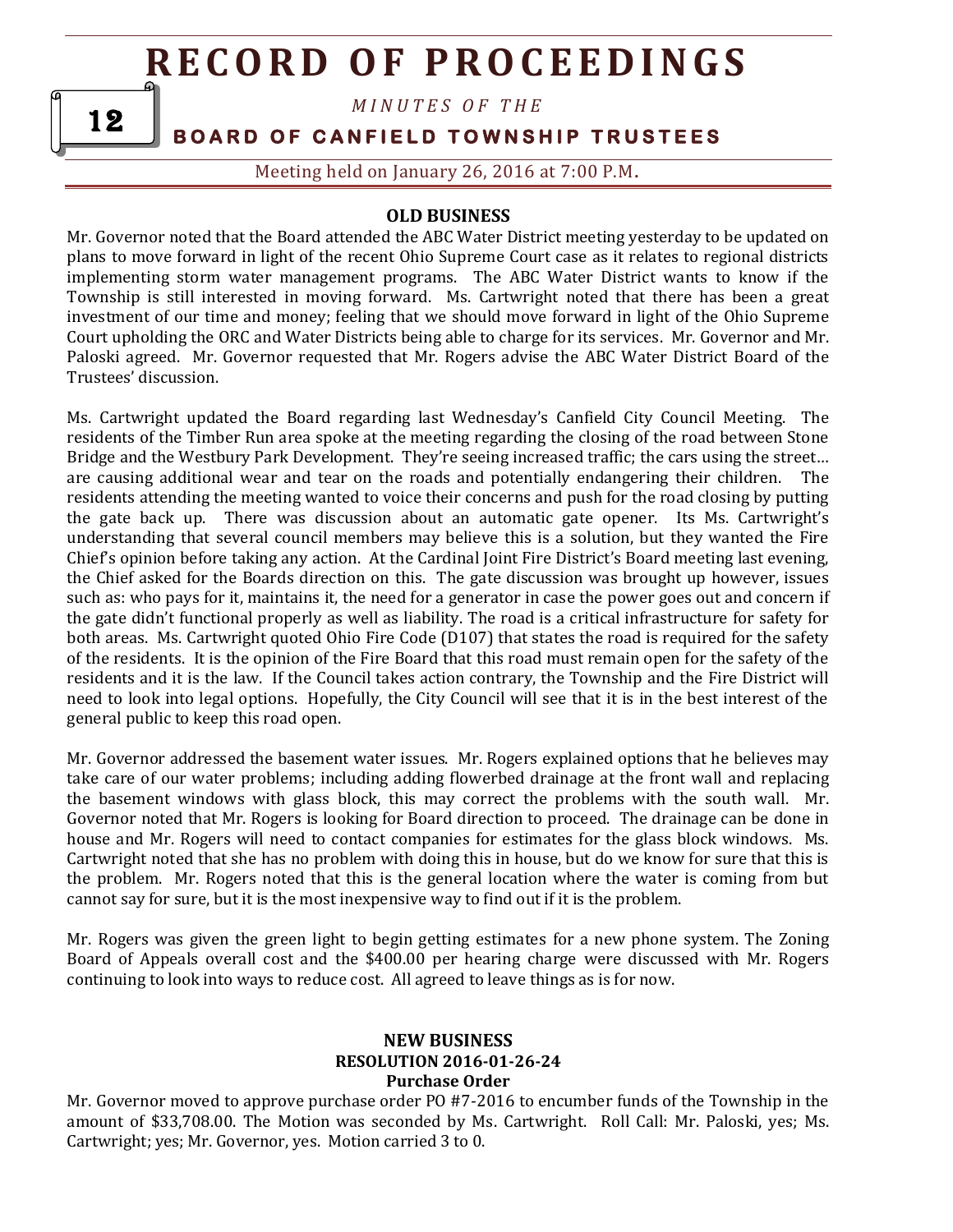# **R E C O R D O F P R O C E E D I N GS**

*M I N U T E S O F T H E* 

### **B O A R D O F C A N F I E L D T O W N S H I P T R U S T E E S**

Meeting held on January 26, 2016 at 7:00 P.M**.**

#### **RESOLUTION 2016-01-26-25 Warrants & Electronic Payments**

Ms. Cartwright moved to approve Warrants #10868 thru #10888, electronic payments 14-2016 thru 23-2016 as general & payroll obligations of the Township in the amount of \$48,662.96. The Motion was seconded by Mr. Governor. Roll Call: Mr. Paloski, yes; Ms. Cartwright; yes; Mr. Governor, yes. Motion carried 3 to 0.

#### **RESOLUTION 2016-01-26-26 D.O.T. Drug Screening**

Mr. Governor moved to approve On Demand Drug Testing as the primary facility to perform the Department of Transportation's random drug testing program for the Township. The Motion was seconded by Ms. Cartwright. Discussion: Mr. Governor noted that the overall cost will be lower than what the Township is currently paying and additional money and time will be saved since On Demand Drug Testing comes on site saving transportation and the downtime of two employees. Roll Call: Mr. Paloski, yes; Ms. Cartwright; yes; Mr. Governor, yes. Motion carried 3 to 0.

## **RESOLUTION 2016-01-26-27 OPWC AUTHORIZING LEGISLATION**

#### **Starr Centre/Old Tippecanoe Storm and Road Rehabilitation Project Phase I**

Mr. Governor moved to amend Resolution # 2015-12-08-174 to change authority from Steve Maszczak and Carmen Heasley to Brian Governor due to a new Chairman of the Board as follows:

RESOLUTION AUTHORIZING TRUSTTEE CHAIRMAN, BRIAN GOVERNOR TO PREPARE AND SUBMIT AN APPLICATION TO PARTICIPATE IN THE OHIO PUBLIC WORKS COMMISSION STATE CAPITAL IMPROVEMENT AND / OR LOAL TRANSPORTATION IMPROVEMENT PROGRAM(S) AND TO EXECUTE CONTRACTS AS REQUIRED

WHEREAS, the State Capital Improvement Program and the Local Transportation Improvement Program both provide financial assistance to political subdivisions for capital improvements to public infrastructure, and

WHEREAS, the Board of Canfield Township Trustees is planning to make capital improvements to the Starr Centre / Old Tippecanoe Storm and Road Rehabilitation Project Phase I, and

WHEREAS, the infrastructure improvement herein above described is considered to be a priority need for the community and is a qualified project under the OPWC programs,

NOW THEREFORE, BE IT RESOLVED by the Board of Canfield Township Trustees: Section 1: That Trustee Chairman, Brian Governor is hereby authorized to apply to the OPWC for funds as described above. Section 2: Trustee Chairman, Brian Governor is authorized to enter into any agreements as may be necessary and appropriate for obtaining this financial assistance.

The Motion was seconded by Ms. Cartwright. Roll Call: Mr. Paloski, yes; Ms. Cartwright; yes; Mr. Governor, yes. Motion carried 3 to 0. OPWC Authorizing Legislation form/contract was signed during the meeting.

13